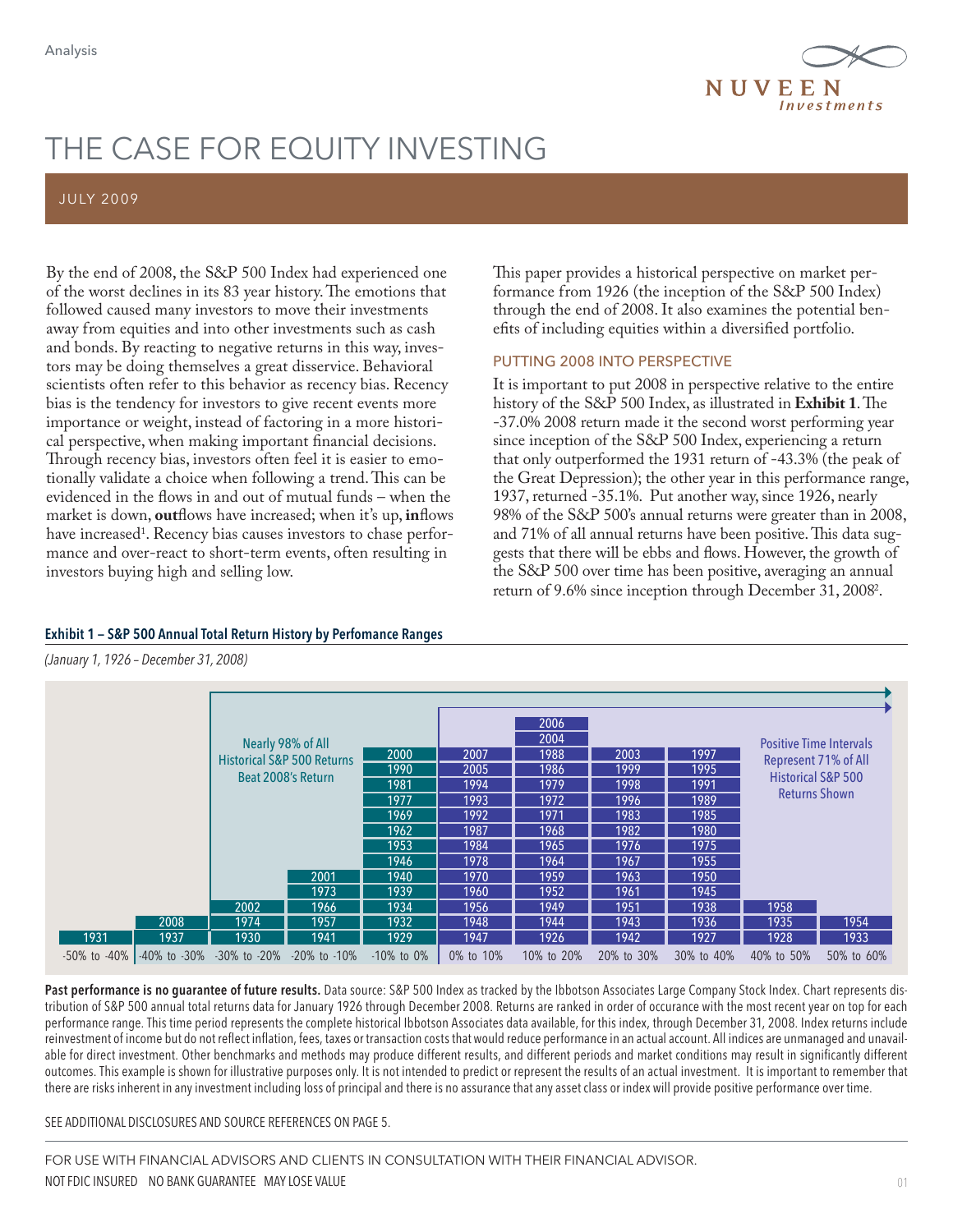#### MANAGING RISK WITH EQUITIES OVER THE LONG TERM

Increasing one's investment time horizon can help smooth out the impact of market disruptions and reduce portfolio risk. As concerns about the U.S. economy continue to make headlines, many investors have become more risk averse, and have shifted their allocations away from equities. Behavioral scientists most commonly link this to an element of recency bias, or loss aversion. Individuals who have experienced loss are sometimes hesitant to "get back in the game," because they are afraid that they will experience a loss again.

Although equities are typically more volatile in the short term, over longer time horizons, equities have provided decreased return dispersion at a reduced risk level. As illustrated in the **Exhibit 2**, from 1926 to 2008, the highest return during any twelve month period for the S&P 500 was 162.88%, and the lowest return during any twelve month period was -67.57%. This wide range of returns resulted in a higher level of risk (21.73%), as measured by standard deviation. Comparatively, the range of twelve month returns for bonds during this same period ranged from 32.70% to -5.55%, with a risk level of only 5.58%. But as Exhibit 2 further illustrates, as the time horizon increases, the range of returns for stocks narrows, resulting in a decreased range of volatility and risk.

Exhibit 2 — Historical Range of Returns of Stocks and Bonds for Different Holding Periods





Past performance is no quarantee of future results. Data source: Ibbotson Associates. Periods greater than one year have been annualized. Chart represents annualized returns calculated over 12 month rolling periods. Standard deviation is a measure of the dispersion of a set of data from its mean; in finance, standard deviation is applied to the annual rate of return of an investment to measure the investment's volatility. The following proxies were selected for this example. Stocks: S&P 500 stocks as tracked by the Ibbotson Associates Large Company Stock Index; Bonds: One-bond Intermediate-Term Government Bonds portfolio. This analysis is based on rolling 12-month data for January 1926 through December 2008. This time period represents the complete historical Ibbotson Associates data available, for these indices, through December 31, 2008. Index returns include reinvestment of income but do not reflect inflation, fees, taxes or transaction costs that would reduce performance in an actual account. All indices are unmanaged and unavailable for direct investment. This report contains no investment advice or recommendations and is provided for informational purposes only. Other benchmarks and methods may produce different results, and different periods and market conditions may result in significantly different outcomes. Diversification does not ensure against market loss. This example is shown for illustrative purposes only. It is important to remember that there are risks inherent in any investment including loss of principal and there is no assurance that any asset class or index will provide positive performance over time.

SEE ADDITIONAL DISCLOSURES AND SOURCE REFERENCES ON PAGE 5.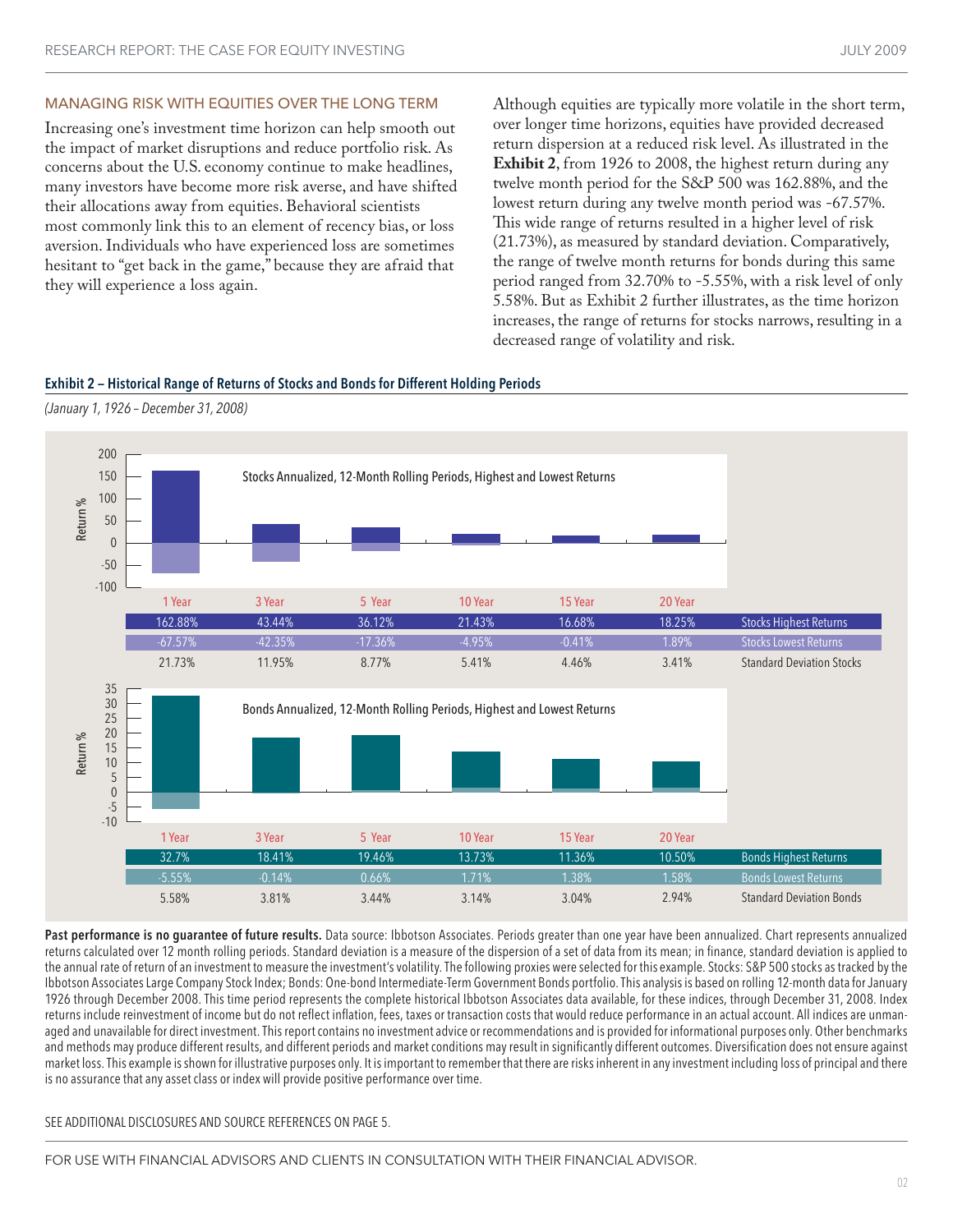# INVESTORS MAY BENEFIT FROM HOLDING STOCKS FOR LONGER PERIODS

Time horizons can range from seconds, in the case of a day trader, all the way up to decades for a buy-and-hold investor. There is no "right" time frame – it depends on the investor's individual objectives and tolerance for risk. Conventional wisdom dictates that the longer an investor has to reach their financial objective, the greater the allocation to equities should be. For example, an individual who is approaching retirement may have a smaller allocation to equities than an individual who is just entering the workforce. Allocating a portion of your portfolio to equities can provide the growth potential needed to achieve your goals over the long term. **Exhibit 3** examines five-year holding periods for each year ending 1930 through 2008. As illustrated, 85% of the time (69 out of 80 such periods) the S&P 500 Index delivered positive results with a five-year average annualized return of 10.28% as of December 31, 2008<sup>3</sup>.

For 5 Year Periods (January 1, 1926 – December 31, 2008)



Past performance is no guarantee of future results. Data source: Ibbotson Associates. The following proxy was selected for this example. Stocks: S&P 500 stocks as tracked by the Ibbotson Associates Large Company Stock Index. This analysis is based on five year annualized returns at the end of each year from December 1930 through December 2008. This time period represents the complete historical Ibbotson Associates data available, for these indices, through December 31, 2008. Index returns include reinvestment of income but do not reflect inflation, fees, taxes or transaction costs that would reduce performance in an actual account. All indices are unmanaged and unavailable for direct investment. This report contains no investment advice or recommendations and is provided for informational purposes only. Other benchmarks and methods may produce different results, and different periods and market conditions may result in significantly different outcomes. This example is shown for illustrative purposes only. It is not intended to predict or represent the results of an actual investment. It is important to remember that there are risks inherent in any investment including loss of principal and there is no assurance that any asset class or index will provide positive performance over time.

#### SEE ADDITIONAL DISCLOSURES AND SOURCE REFERENCES ON PAGE 5.

# IMPORTANCE OF AN ALLOCATION TO EQUITIES

As previously mentioned, 2008 proved to be an unusual year, ultimately leading investors to shift to what is currently in favor (at the time of publishing this report): bonds. But according to a weekly survey of Wall Street strategists by Bloomberg News, as of June 8, 2009 the average recommended allocation to stocks was 53.5%, while the average recommended allocation to bonds was 37.6% and 7.3% to cash<sup>4</sup>—suggesting that equities are considered an important part of an investor's portfolio.

# BEAR MARKET RECOVERY WITH EQUITIES

As with bear markets of the past, the bear market of 2008 inspired fear and caused many investors to withdraw from the market completely, waiting for it to recover before they reinvest. No one can predict when the market will begin to recover, but trying to time the market may result in investors missing out on much of the market's rebound. Missing the first year of returns can be significant. For example, as illustrated in **Exhibit 4**, the average one-year return in the S&P 500 for Exhibit 3 - S&P 500 Average Annualized Returns the first year after a market trough was 33%. Five years after

#### Exhibit 4 — Equities after a Bear Market

Hypothetical Example (January 1, 1926 – December 31, 2008)

| <b>Annualized Return After Trough</b> |                                           |                                           |                                          |  |  |  |
|---------------------------------------|-------------------------------------------|-------------------------------------------|------------------------------------------|--|--|--|
|                                       | 1 Year                                    | 3 Year                                    | 5 Year                                   |  |  |  |
| Average<br>Median<br>High<br>Low      | <b>Stocks</b><br>33%<br>31%<br>59%<br>23% | <b>Stocks</b><br>18%<br>17%<br>28%<br>10% | <b>Stocks</b><br>15%<br>16%<br>30%<br>5% |  |  |  |

# Staying Out of the Market for the First Year After Trough

|                                  | 1 Year                                         | 3 Year                                 | 5 Year                                      |
|----------------------------------|------------------------------------------------|----------------------------------------|---------------------------------------------|
| Average<br>Median<br>High<br>Low | <b>Stocks</b><br>$0\%$<br>$0\%$<br>$0\%$<br>0% | <b>Stocks</b><br>7%<br>8%<br>13%<br>1% | <b>Stocks</b><br>9%<br>10%<br>18%<br>$-1\%$ |

Past performance is no guarantee of future results. Data Source: Ibbotson Associates. The following proxies were selected for this example. Stocks: S&P 500 stocks as tracked by the Ibbotson Associates Large Company Stock Index. This data is based on monthly total returns data. The calculation for the trough begins the first month of the trough + 12 months. The example shown is hypothetical and designed to illustrate the potentially negative effects of market timing. It is not intended to predict or represent the results of an actual investment. Different benchmarks and economic periods will produce different results. All indices are unmanaged and unavailable for direct investment. An individual investor's experience will vary and there is no assurance that an investment will provide positive performance over time.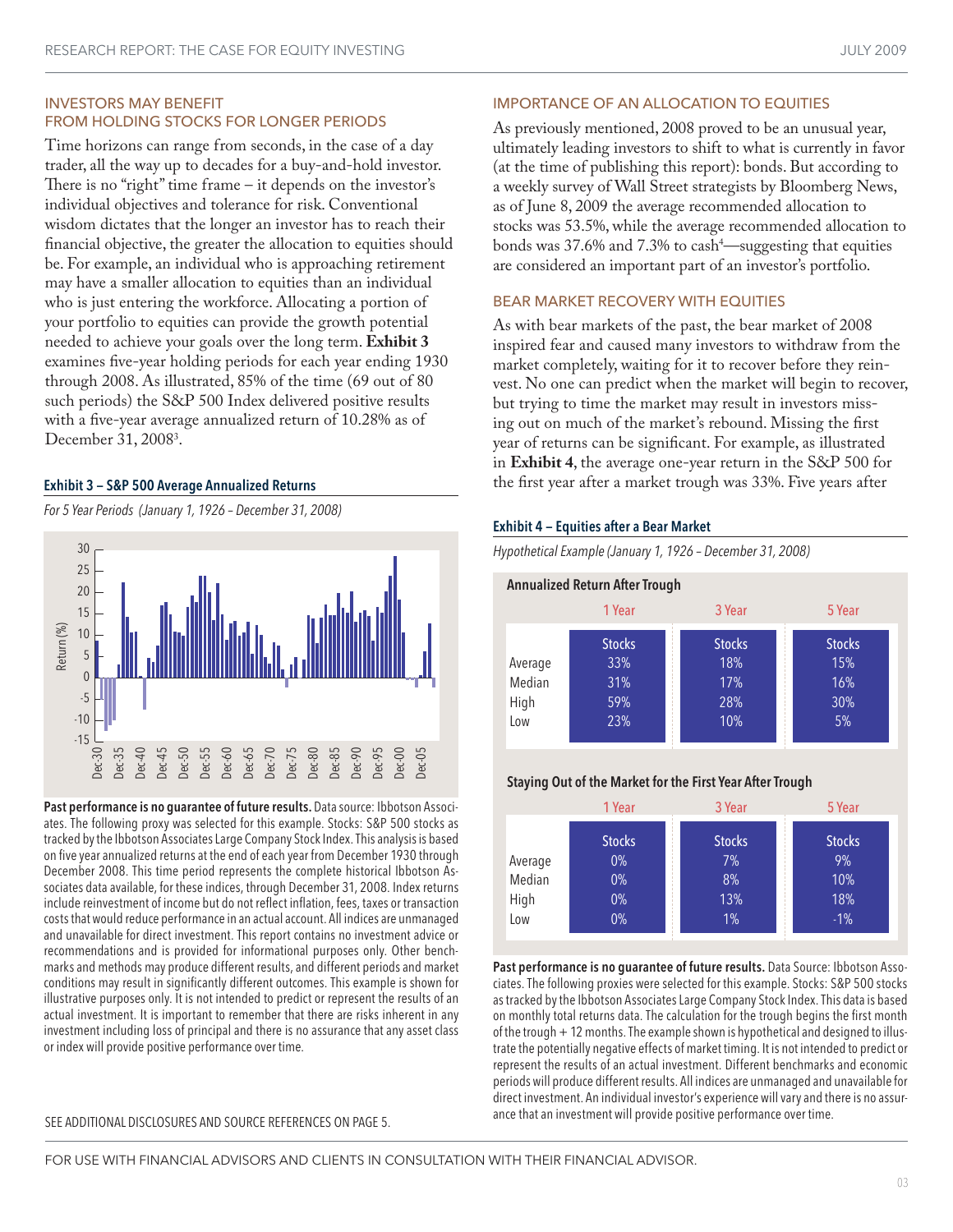a bear market, stocks averaged a 15% annualized return. The impact of this in dollar terms is significant. Suppose two investors have \$100 to invest. The first investor stays out of the market the first year after the trough – he/she still have \$100 one year later. Another investor enters the market, experiencing the recovery. Based on receiving the one year average rate of return of the S&P 500 Index, one year after the trough this investor would have \$133. Even if both investors earn the same returns over the next four years, the first investor, who enters the market in year two, because this investor missed the first year of equity returns, would have only \$154; the investor who stayed in the market would have \$201, a difference of 31%. Past performance is no guarantee of future returns. It is not possible to predict any investment outcomes. The results for individual portfolios and for different periods may vary depending on market conditions and the composition of the portfolio.

# EQUITIES IN A DIVERSIFIED PORTFOLIO

Equities within a portfolio over the long-term can be used to generate capital apprecation, while bonds or fixed income are generally used to preserve principal, generate current income, and mitigate market volatility and portfolio risk. Diversification strives to smooth out unsystematic risk events in a portfolio so that the positive performance of some investments will neutralize the negative performance of others. It has been argued that an undiversified fixed-income portfolio is actually riskier than a diversified portfolio that includes equities and alternative investments. But note, diversification alone does not guarantee a profit nor protect against loss. Investors may be well served to work with their advisor to periodically review and rebalance their portfolio, reassess their long-term objectives, and determine the appropriate allocation to equities based on their financial goals.

SEE ADDITIONAL DISCLOSURES AND SOURCE REFERENCES ON PAGE 5.